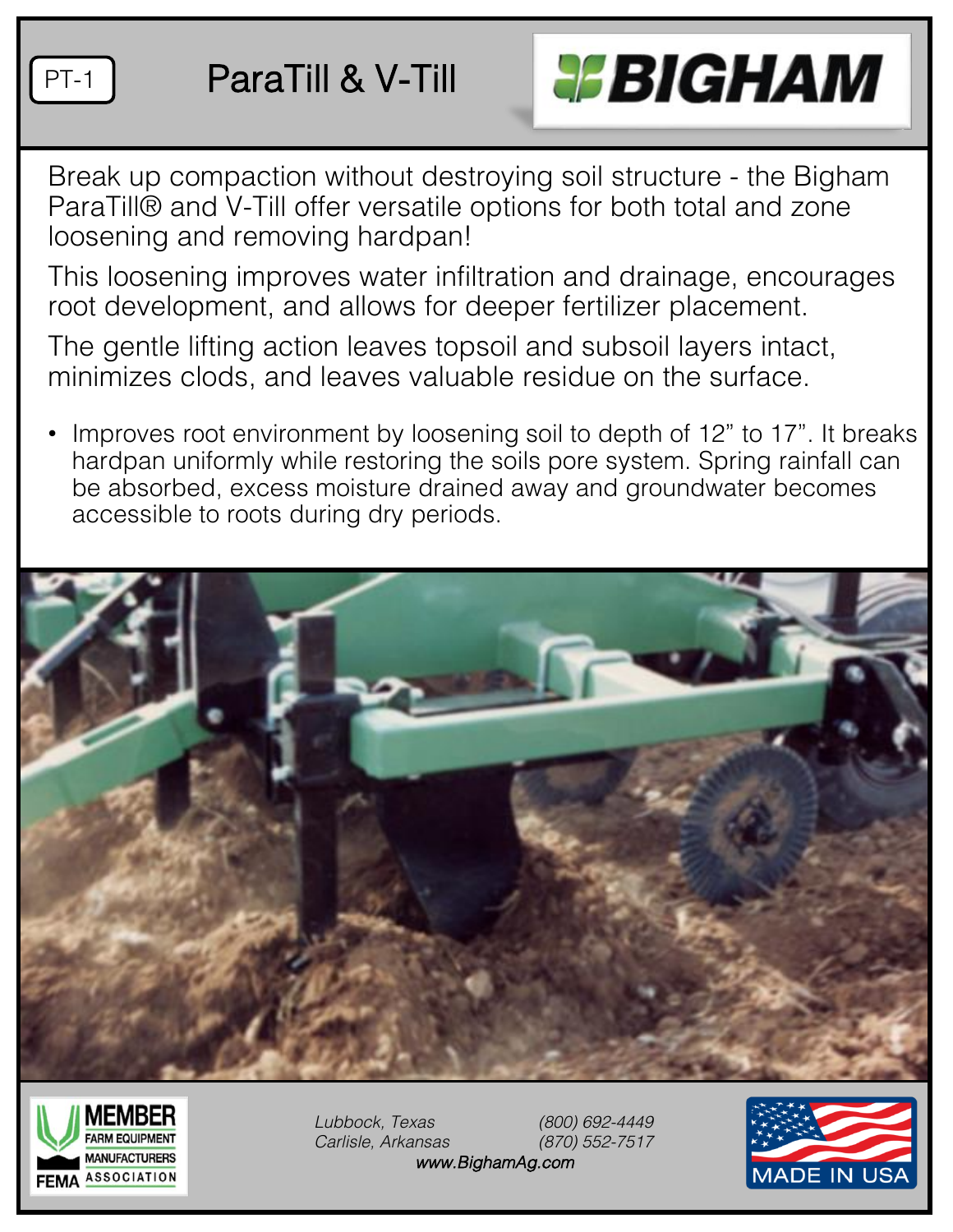## ParaTill & V-Till



Our difference is in the award winning leg design - angled 45 degrees to the side at working depths of 12" to 17" to gently lift the soil, allowing it to fracture along its natural planes of weakness and then settle back again.

• Placement of legs on centers of 20" to 28" provides overall loosening across the entire field. In addition, the legs can be spaced from 24" to 40" for Zone Loosening of row crops.



- A) Crust: Soils within the top 2" of the soil profile may be compacted. Heavy rains, hailstorms and surface drying can help form a hard crust in the top layer of soil.
- B) Partially Compacted Mid-soil: This soil working zone from 1" to 10" in depth may become compacted or partially compacted due to a wide variety of traffic and tillage practices.
- C) Hardpans: In most cases this barrier to subsoil is found from 6" to 12"below the surface.
- D) Subsoil: Loosening soil layers A through C allows moisture and root systems to penetrate into the subsoil.

Side by side comparison shows large clods and a poor surface condition (right side) caused by a conventional ripper plow. By contrast, the ParaTill® has left very little surface disturbance (left side)





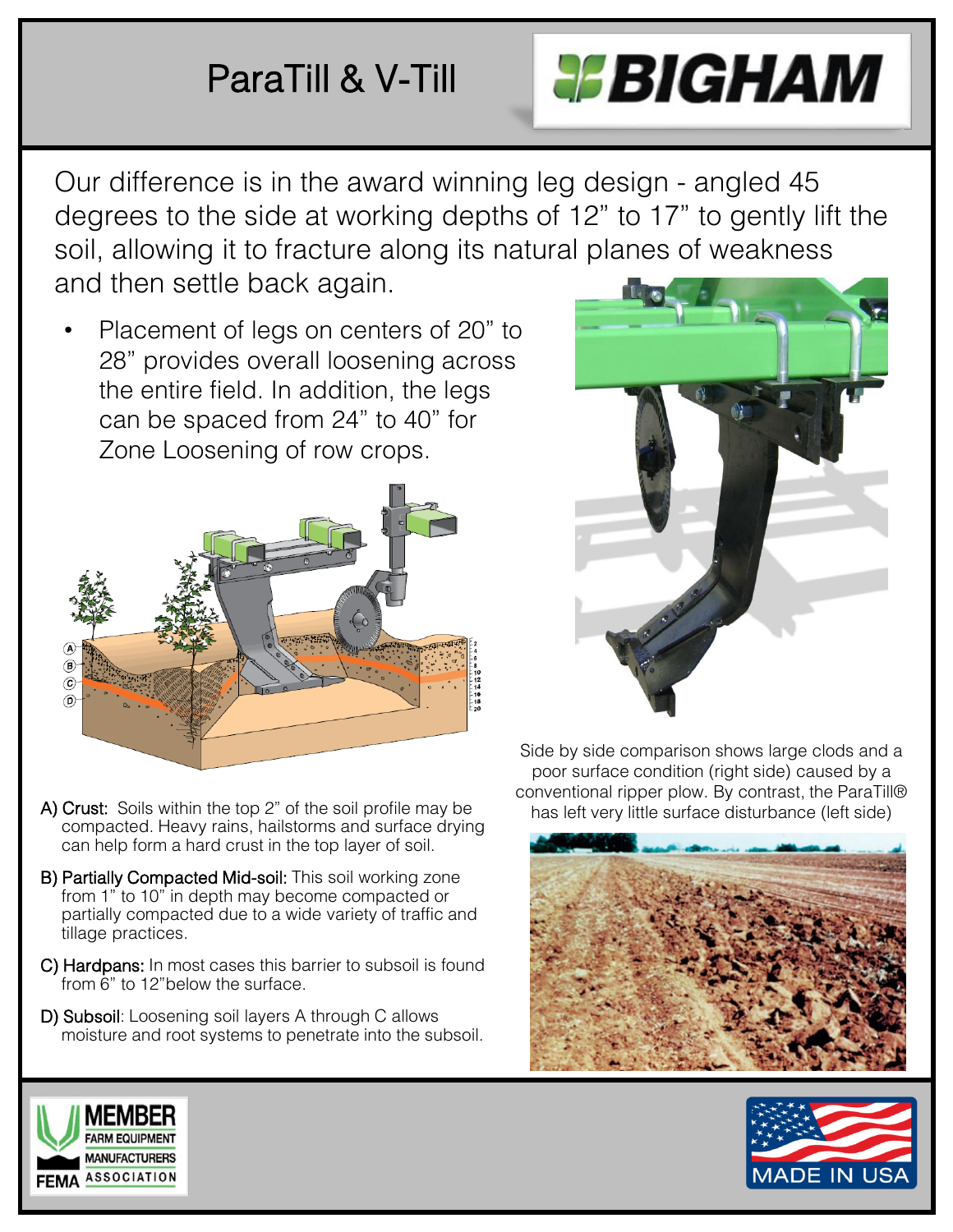## ParaTill & V-Till



#### ParaTill

- The ParaTill comes with standard features and available options to ensure either total and zone loosening and hardpan fracture
- Heavy duty diamond mast frame has  $4 \times 7 \times 3/8$ " tube on the front bar. Heavy Category III wide hitch is standard on all models.
- Spring loaded swivel coulter with fluted blade provides up to 1200 pounds of residue slicing pressure.
- Each Leg is protected by six high quality replaceable wear surface parts.
- Screw Jack Gauge Wheels and 1 x 3" shanks with clamps (for bedding tools on the back bar) are included with selected models.
- Also available with The Bigham Mechanical Trip ParaTill®. This Heavy Duty mechanical toggle trips when an underground obstruction is encountered, protecting the leg and wear surfaces. Large diameter pivot pins and heavy-wall pivot bushings are designed for durable service in tough field conditions.

ParaTill with Mechanical trip option